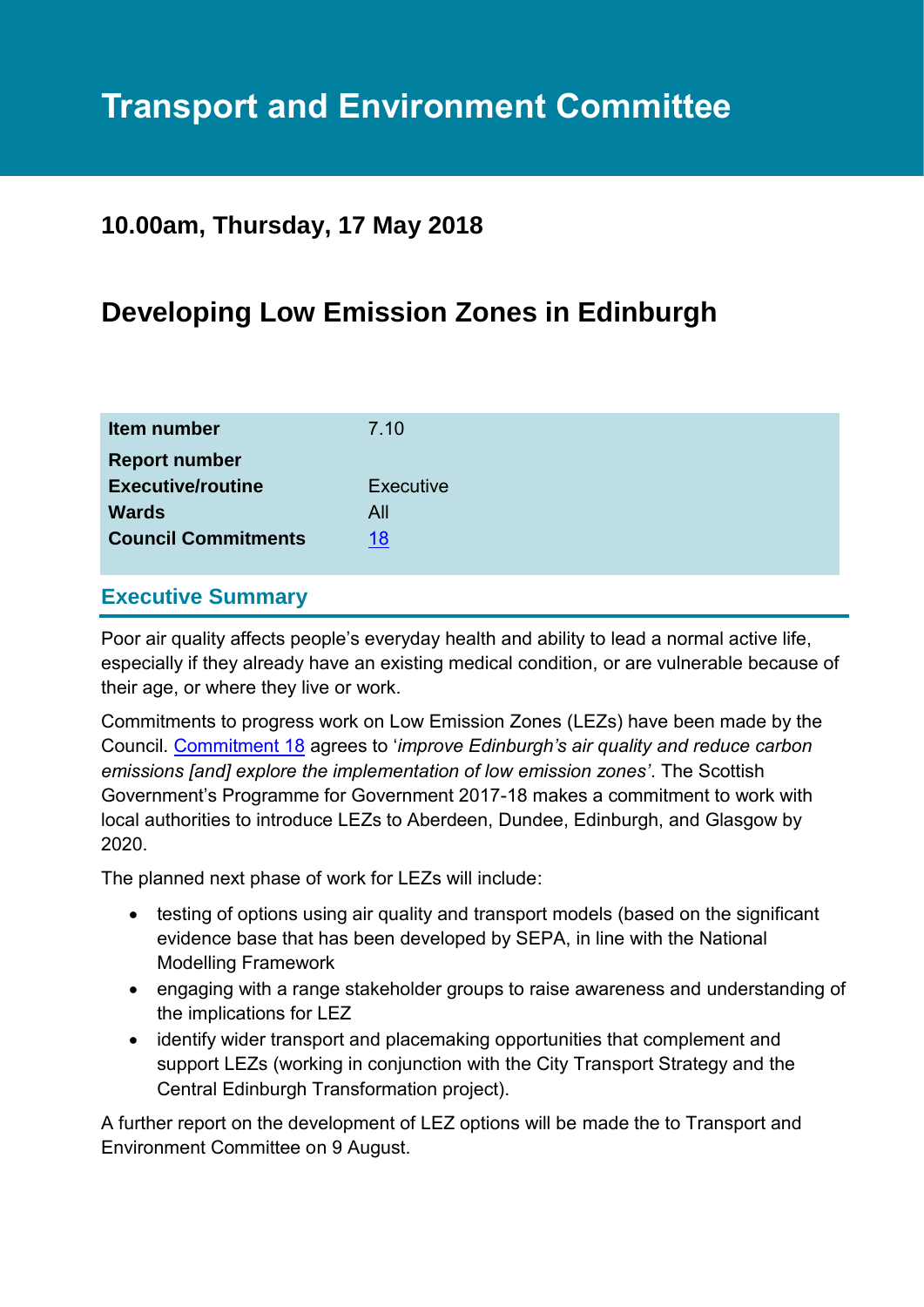# **Report**

# **Developing Low Emission Zones in Edinburgh**

# **1. Recommendations**

- 1.1 This report recommends that the Transport and Environment Committee:
	- 1.1.1 agrees a comprehensive approach to LEZs as a step towards protecting Edinburgh's citizens from the harms of poor air quality;
	- 1.1.2 reaffirms the Council's commitment to explore the development of low emission zones, in line with the commitment by the Scottish Government to work with local authorities to introduce LEZs to the four main cities (Aberdeen, Dundee, Edinburgh, and Glasgow) by 2020;
	- 1.1.3 notes the options under consideration for Edinburgh's LEZs are based on combinations of geographical and vehicle-type restrictions;
	- 1.1.4 agrees that a phase of stakeholder engagement is undertaken to test and inform the impact of implementing low emission zones in Edinburgh;
	- 1.1.5 notes that a further report on progress to develop LEZs will be presented to Transport and Environment Committee on 9 August 2018.

# **2. Background**

2.1 The Local Air Quality Management regime, as defined under the Environment Act 1995 has been successful in reviewing and assessing air quality throughout Edinburgh and therefore providing an understanding of the problems, which are predominately associated with traffic related nitrogen dioxide concentrations. While this work has also led to improvements in air quality, there are still a number of Air Quality Management Areas where measured concentrations remain above the legal objectives.

#### **Impacts of poor air quality**

- 2.2 The Council has made a commitment to 'improve Edinburgh's air quality and reduce carbon emissions [and] explore the implementation of low emission zones' (Commitment [18\)](http://www.edinburgh.gov.uk/info/20141/council_pledges/694/deliver_a_sustainable_future). Air pollution impacts on human health and peoples' ability to lead a normal active life. Poor health has long-term impacts on individuals' wellbeing and on their participation in society and the economy (UK plan for tackling [roadside nitrogen dioxide concentrations; Defra & Dft; 2017\)](https://www.gov.uk/government/uploads/system/uploads/attachment_data/file/633270/air-quality-plan-detail.pdf).
- 2.3 Air pollution disproportionately affects vulnerable people (such as the very young, the elderly, and those with respiratory and cardiovascular conditions). It is [well](http://www.euro.who.int/__data/assets/pdf_file/0004/193108/REVIHAAP-Final-technical-report-final-version.pdf?ua=1)  [evidenced](http://www.euro.who.int/__data/assets/pdf_file/0004/193108/REVIHAAP-Final-technical-report-final-version.pdf?ua=1) that poor air quality exacerbates people's health, especially if they already have lung-related illnesses (e.g. asthma or chronic obstructive airways disease) or circulation problems (angina, strokes, heart attacks). There is also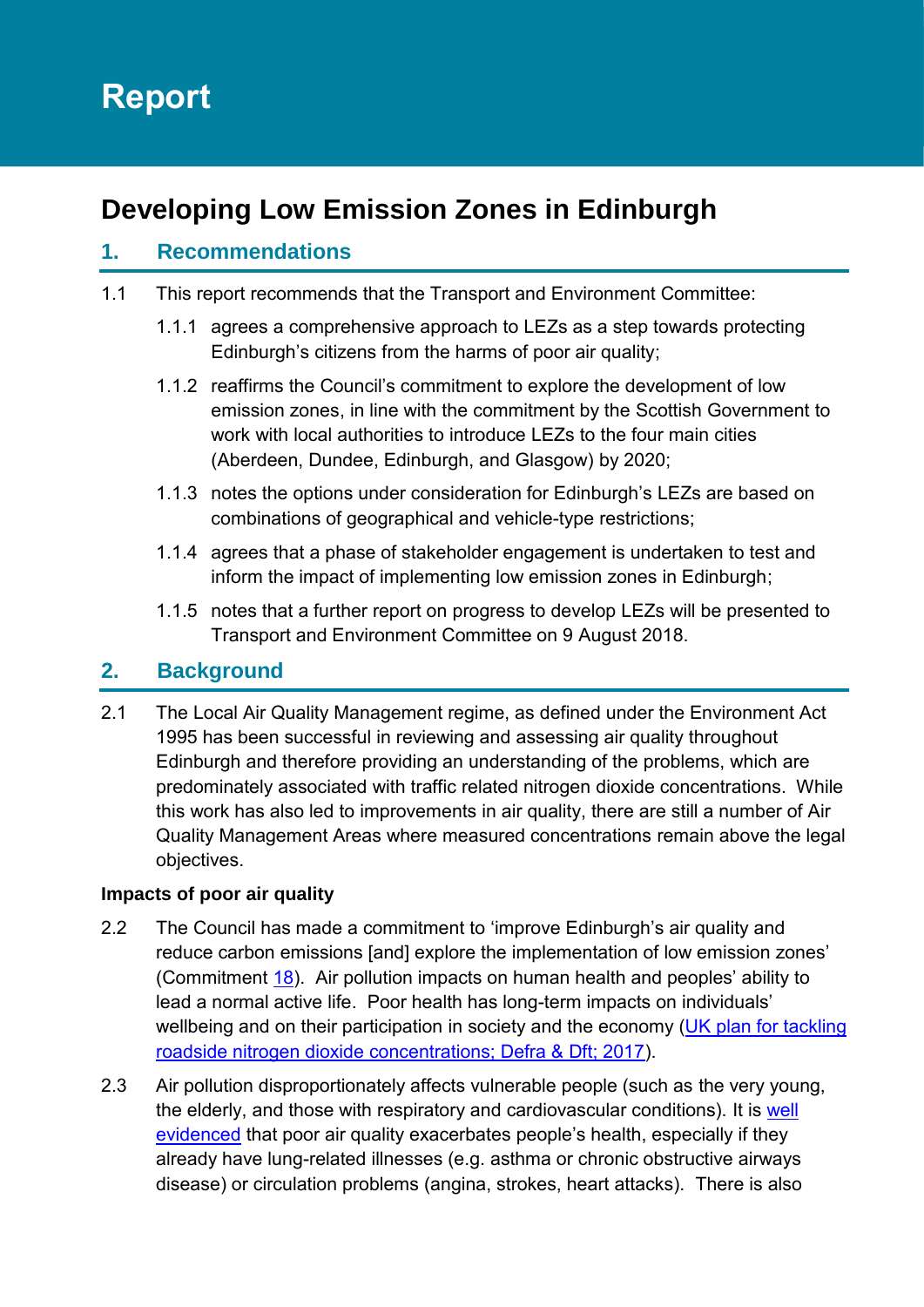[evidence](https://www.cleanairday.org.uk/references) of links to a wider range of health impacts, such as poor birth outcomes (pre-term birth, low birth weight), diabetes and neurological problems (dementia).

- 2.4 Poor outdoor air quality can result from contamination of the outdoor atmosphere by gaseous and particulate pollutants [\(Cleaner Air for Scotland: The Road to a](http://www.gov.scot/Resource/0048/00488493.pdf)  [Healthier Future; Scottish Government; 2015\)](http://www.gov.scot/Resource/0048/00488493.pdf). Gases include: oxides of nitrogen (NOx) which includes primary and secondary nitrogen dioxide ( $NO<sub>2</sub>$ ) and nitric oxide (NO); sulphur dioxide  $(SO<sub>2</sub>)$  and ground-level ozone  $(O<sub>3</sub>)$ . Particles can be defined by their aerodynamic diameter for example PM<sup>10</sup> is the amount of matter that is less than 10μm in diameter. PM2.5 is the smaller fraction of PM<sup>10</sup> and consists of particles that are <2.5μm (often referred to as fine particles).
- 2.5 In the UK, the health impacts of poor air quality in general have been estimated by [the World Health Organisation](http://www.euro.who.int/__data/assets/pdf_file/0008/276956/PR_Economics-Annex_en.pdf?ua=1) to cost around £15 billion per year. The total economic costs of air pollution (outdoor and indoor) may be as high as £54 billion a year.
- 2.6 Based on modelling by Public Health England, the [estimated](https://www.gov.uk/government/uploads/system/uploads/attachment_data/file/332854/PHE_CRCE_010.pdf) mortality burden on the population in Scotland in 2010 showed that there were around 2,000 premature deaths and a total of around 22,500 life years lost across the population which can be attributed to anthropogenic (man-made) fine particle pollution. In Edinburgh, this can be related to 205 premature deaths and 2,300 life-years lost. It should be noted that these figures are estimates based on modelling and should be interpreted with caution.
- 2.7 Air quality is affected by everything society does. Pollution is released into the atmosphere by industry, transport, farming, and power generation, as well as domestic activities such as heating and cooking. Pollution is also released from natural sources such as sea salt, wildfires, volcanic activity, and soil erosion [Cleaner Air for Scotland: The Road to a Healthier Future](http://www.gov.scot/Resource/0048/00488493.pdf) provides further information on sources of pollution).
- 2.8 Air pollution can be distinguished between:
	- direct emissions of pollutants from these sources
	- concentrations the levels found in ambient air once the various emissions have been mixed and transported by atmospheric processes.

# **Managing air quality**

- 2.9 Current [national policy](http://www.gov.scot/Resource/0048/00488493.pdf) addresses the major air pollutants that affect human health: nitrogen dioxide ( $NO<sub>2</sub>$ ) and particulate matter ( $PM<sub>10</sub>$  and  $PM<sub>2.5</sub>$ ). The most immediate air quality challenge is tackling the problem of NO<sub>2</sub> concentrations around roads.
- 2.10 Under the Environment Act 1995 and the associated local [Air Quality Management](https://laqm.defra.gov.uk/)  (LAQM) framework, all local authorities are duty bound to review and assess air quality in their areas against national pollution objectives. When a pollutant fails to comply with an objective an Air Quality Management Area (AQMA) must be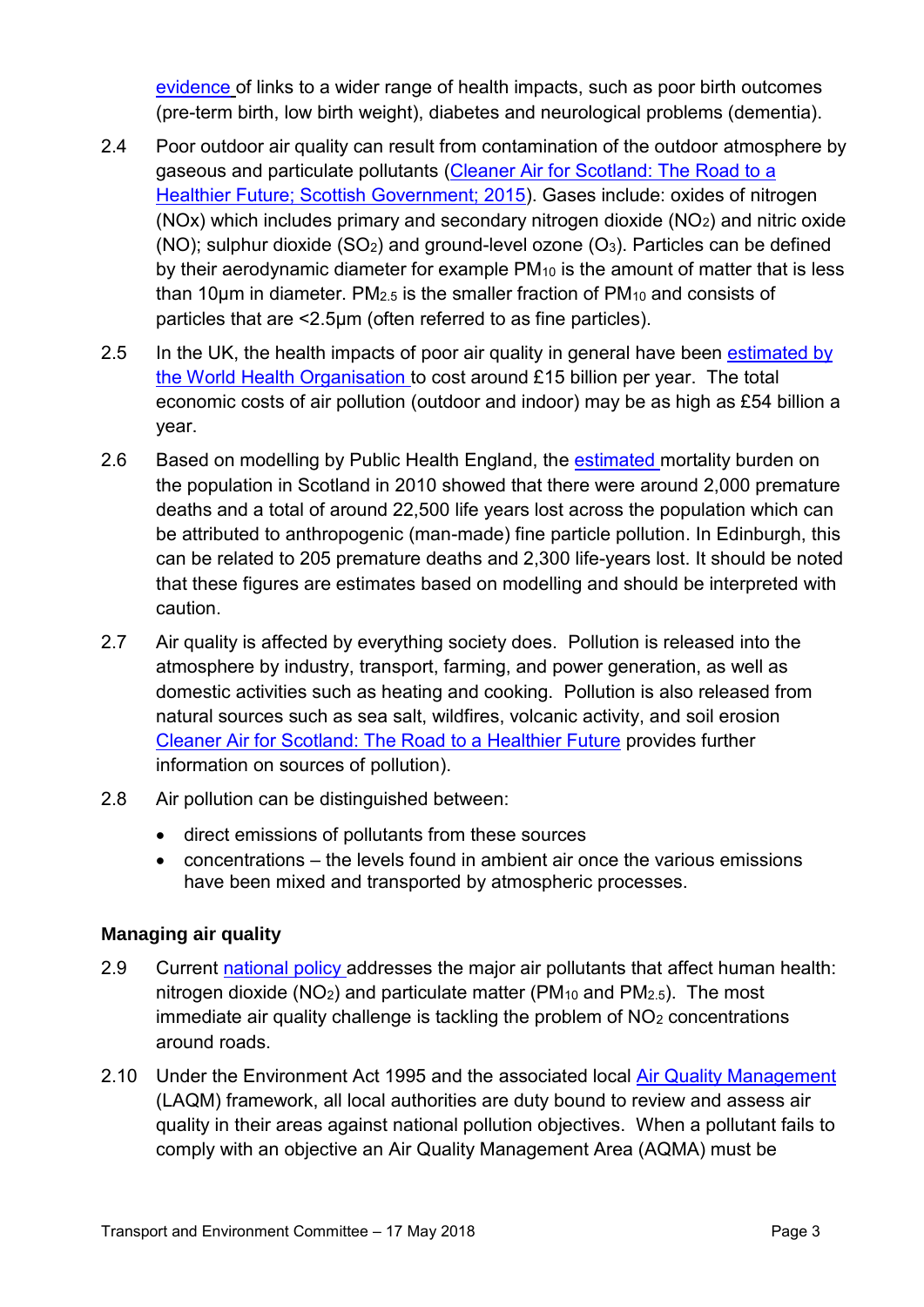declared and an Action Plan prepared, detailing measures which will be implemented to improve air quality within the designated area.

- 2.11 Edinburgh has declared six  $AQMAS$ , five are for traffic related  $(NO<sub>2</sub>)$ , and are located around the City centre, West End, Corstorphine, Inverleith Row, Great Junction Street, and Newbridge. Road transport is primarily responsible for NO<sup>2</sup> concentrations at the roadside. The other AQMA is for fine particulates (PM10) related to industrial activities and road sources around Salamander Street in Leith.
- 2.12 The following table shows Edinburgh streets with the highest concentrations of NO<sup>2</sup> in 2016 (which also exceed the objective limit of  $40\mu g/m3$  – annual mean).

| <b>Street</b>           | $NO2$ Annual Mean Concentration ( $\mu$ g/m <sup>3</sup> ) |
|-------------------------|------------------------------------------------------------|
| <b>Leith Street</b>     | 59                                                         |
| <b>West Port</b>        | 59                                                         |
| London Road/East Norton | 57                                                         |
| Place                   |                                                            |
| Grassmarket             | 53                                                         |
| North Bridge            | 53                                                         |
| St John's Road          | 53                                                         |

Table 1. Streets with highest concentrations of  $NO<sub>2</sub>$  in Edinburgh 2016

### **Action to develop LEZs across Scotland**

- 2.13 Poor air quality (predominantly due to road transport) is an issue in number of Scotland's towns and cities. In the Scottish Government's 2015 [Cleaner Air for](http://www.gov.scot/Resource/0048/00488493.pdf)  [Scotland: The Road to a Healthier Future](http://www.gov.scot/Resource/0048/00488493.pdf) (CAFS) strategy, a commitment was made to ensuring Scotland's air quality will be the best in Europe.
- 2.14 CAFS set a clear intention that improving air quality must be at the centre of the transport and placemaking decision making, to ensure the health benefits of cleaner air are realised. Mechanisms that can deliver air quality improvement include:
	- keeping the most polluting vehicles out of the most polluted places (through LEZs)
	- reducing emissions by promoting public transport, cycling and walking
	- accelerating the take up of cleaner vehicles.
- 2.15 The [Scottish Government's Programme for Government 2017-18](http://www.gov.scot/Publications/2017/09/8468) includes a commitment to work with local authorities to introduce LEZs to the four main cities (Aberdeen, Dundee, Edinburgh, and Glasgow) by 2020.
- 2.16 In March 2018, Transport Scotland released its [analysis](https://www.transport.gov.scot/news/responses-to-low-emission-zone-lez-consultation-now-analysed/) of the 2017 Consultation paper ['Building Scotland's Low Emission Zones'.](https://consult.gov.scot/transport-scotland/building-scotlands-low-emission-zones/) There remain issues will need to be agreed between Transport Scotland and the local authorities in order to effectively implement LEZs in Scotland.
- 2.17 Legislative and funding provisions to enable the delivery of LEZs is being led by Transport Scotland. Transport Scotland has indicated that it is on schedule to introduce a draft Transport Bill later in 2018, which is expected to include specific provisions to enable the establishment of LEZs.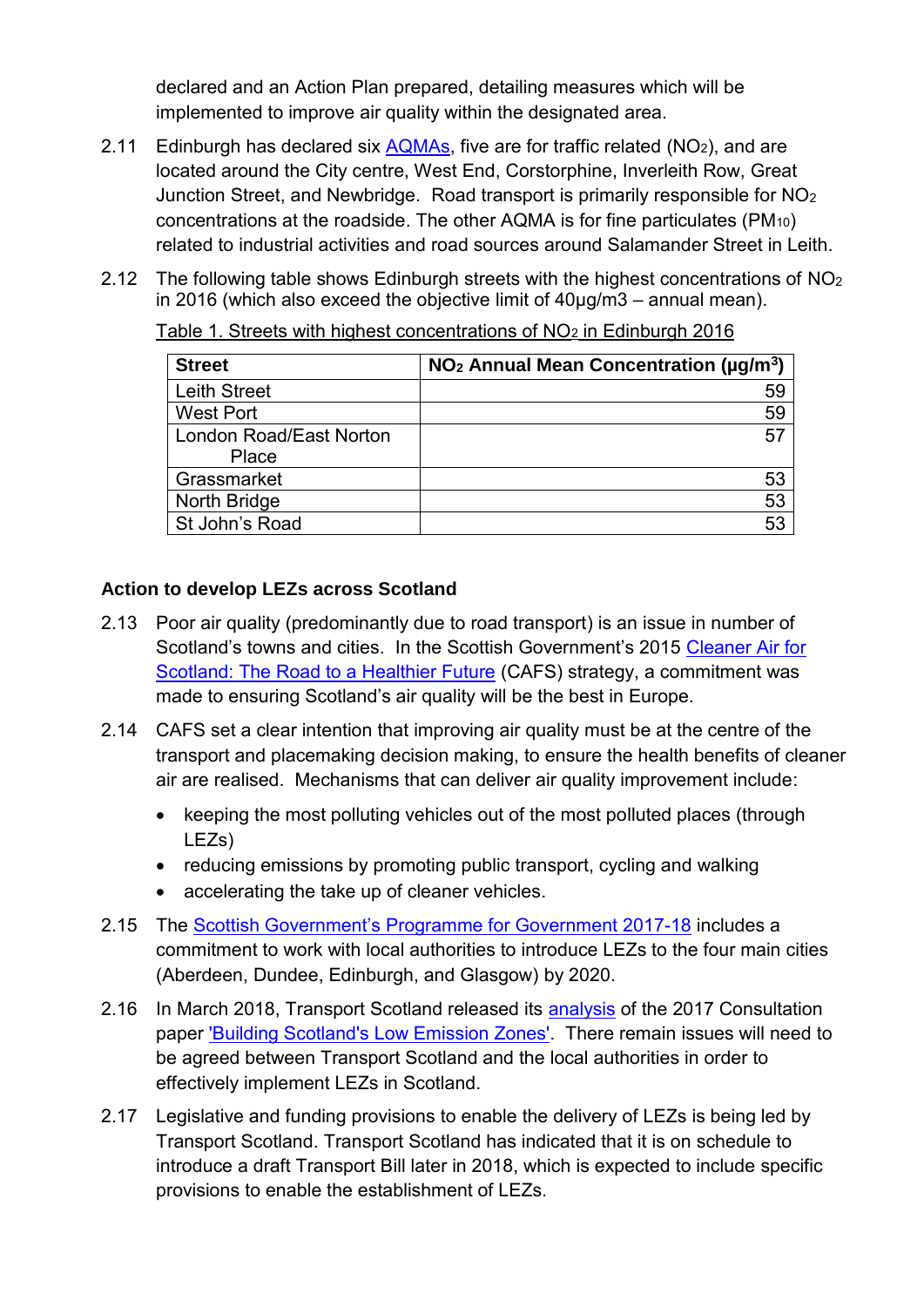- 2.18 Glasgow City Council has recently [agreed](https://www.glasgow.gov.uk/councillorsandcommittees/viewSelectedDocument.asp?c=P62AFQDN2U2UUTDN2U) to introduce an LEZ focussed on buses at the end of 2018, with a second phase including trucks, vans, cars, taxis, and motorbikes. Aberdeen and Dundee City Councils are at the early stages collecting data to establish a robust air quality evidence base.
- 2.19 The Council is working closely with the Scottish Government, other authorities responsible for air quality, and the other local authorities tasked with implementing LEZs. This engagement is at both a political and officer level to ensure emerging thinking is aligned. The diagram in [Appendix 1](#page-15-0) sets out the Council's governance of the LEZ project and how it is working with the other agencies related to LEZs.
- 2.20 A number of LEZ related issues will need to be addressed to inform the Transport Bill and national standards (which will be agreed by local authorities and the Scottish Government). A 'Consistency Group' led by Transport Scotland has been established to address these issues (as set out in the governance diagram in Appendix 1).

#### **Other air quality work**

- 2.21 The Council continues to review and assess air quality through the Local Air Quality Management regime defined under the Environment Act 1995. An Annual Progress Report (APR), submitted to DEFRA and Scottish Government, contains monitoring data, data trends, emerging issues and an update on progress which has been made with respect to implementation of air quality actions.
- 2.22 Edinburgh's city-wide Air Quality Action Plan is currently being revised in association with CAFS, the City Transport Strategy and LEZ development.
- 2.23 Actions to improve air quality have been in place for a number of years. These include working with bus companies to improve fleets, improving the Council's own fleet, investing in electric vehicle infrastructure, supporting sustainable travel planning, and utilising the Ecostars programme to improve the freight fleet. Work is also underway to [improve the taxi fleet in Edinburgh a](http://www.edinburgh.gov.uk/meetings/meeting/4352/regulatory_committee)nd to [support](https://consultationhub.edinburgh.gov.uk/sfc/parking-permit-diesel-surcharge/) reduced use of diesel cars through a surcharge on parking permits.
- 2.24 The Scottish Parliament's Environment, Climate Change and Land Reform Committee released its draft recommendations following its [inquiry](https://sp-bpr-en-prod-cdnep.azureedge.net/published/ECCLR/2018/2/28/Air-Quality-in-Scotland-Inquiry/ECCLRS052018R1.pdf) into air quality in Scotland 2018. The Council will continue to work with partner agencies and participate in the CAFS working groups to respond to and implement agreed recommendations.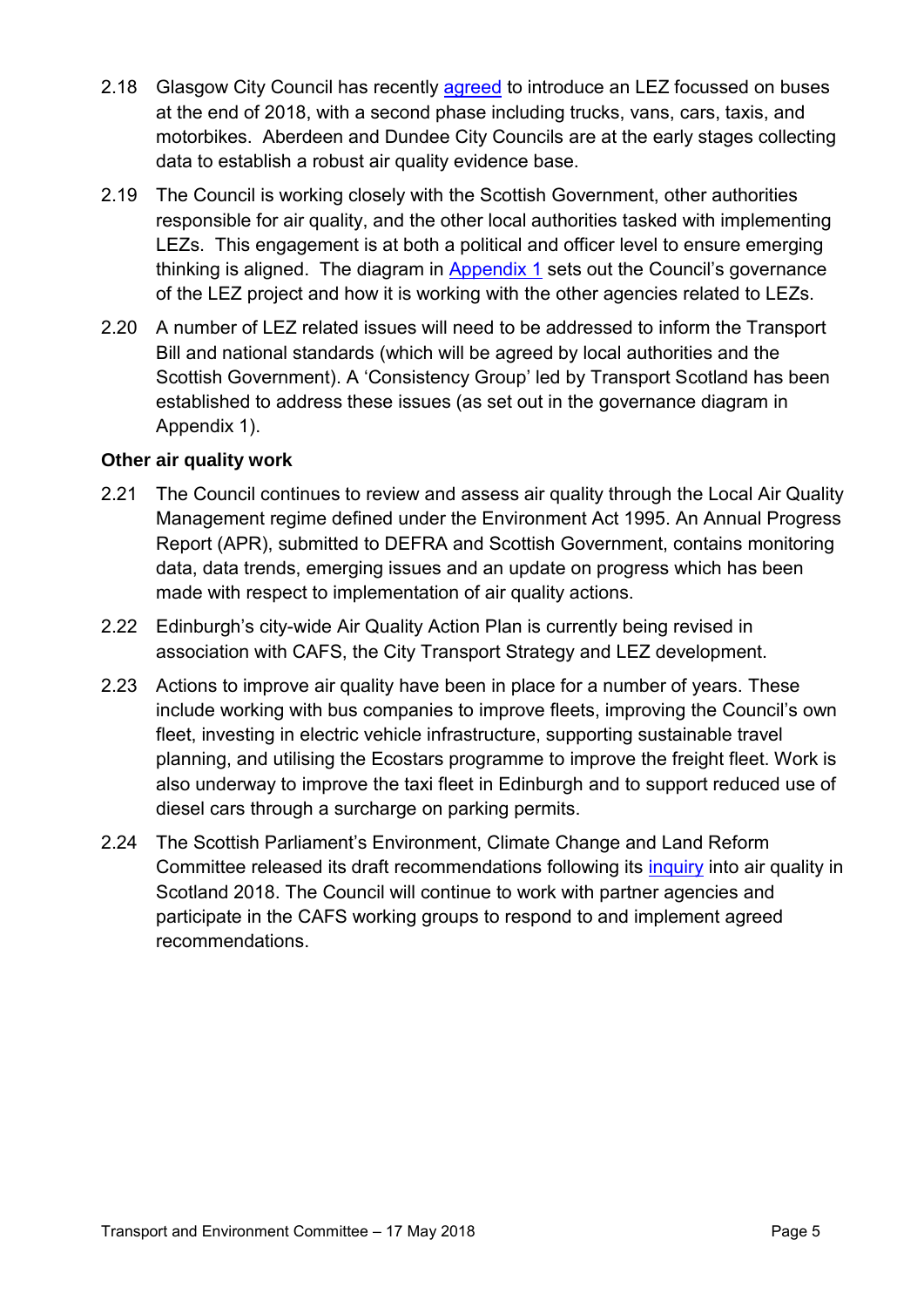# **3. Main report**

3.1 This section sets out the evidence base that has been developed for Edinburgh, the primary objectives for Edinburgh LEZs and the options under consideration. The last sections discuss issues related to enforcement and funding of LEZs, and timing implications.

#### **Evidence based LEZs**

- 3.2 The CAFS strategy provides a clear route for local authorities and partner organisations to work together to improve air pollution and meet legal responsibilities. CAFS introduces the National Low Emission Framework (NLEF) and the National Modelling Framework (NMF).
- 3.3 The final version of the NLEF is expected for release in Summer 2018 and it will support local authorities in assessing and addressing emissions.
- 3.4 The NMF intends to provide the quantitative evidence to support local authorities through the decision-making process for the proposal of Low Emission Zones. The NMF sets out a coordinated approach with respect to:
	- 3.2..1. the collection of detailed traffic data in the city area
	- 3.2..2. developing of standardised air quality modelling approach
	- 3.2..3. post modelling analysis
	- 3.2..4. the development of visual and analytical appraisal tools for action scenario testing.
- 3.5 The NMF helps to ensure that evidence, analysis, and decision making is consistent across Scotland, even though transport issues and sources of emissions differ between geographical areas. The local NMF provides the ability to analyse individual vehicle classes across the transport fleet, assessing their relevant contributions to local air quality on a city by city basis. The Scottish Environmental Protection Agency (SEPA) are leading on this work in association with local authorities.
- 3.6 Following an extensive traffic data collection process that monitored at 144 locations across Edinburgh, SEPA have developed an Edinburgh-specific air quality model to predict kerbside NO2 concentrations over time. The model can run scenario tests, to estimate the potential improvement in air quality by removing or cleaning up part of the vehicle fleet operating in Edinburgh. These scenarios could be applied throughout the city or within a smaller geographical area.
- 3.7 Initial results from SEPA's air quality model predicts roadside location points across the city that will be in excess of an annual mean of  $40\mu$ g/m<sup>3</sup> in 2019 (see Appendix 2). SEPA's modelling work will develop over the coming months, with revised vehicle emission factors utilised in modelling work.
- 3.8 The introduction of an LEZ would go a long way to improve Edinburgh's air quality, but it is not a complete solution. Appendix 3 shows the results of an initial scenario test where every vehicle operating in Edinburgh has the best engine emission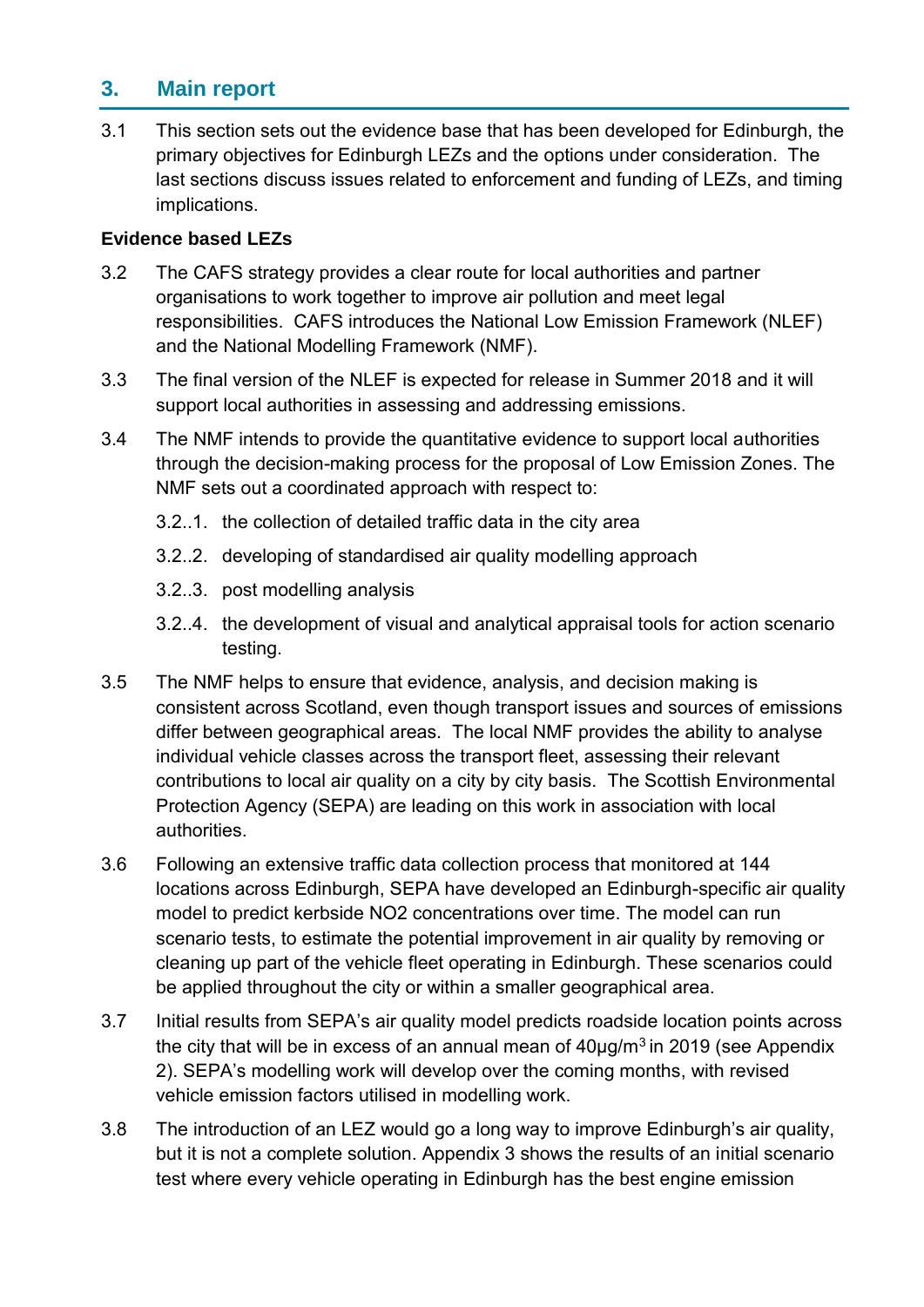standards (Euro 6/VI). Even with the best fleet, there would still be roadside concentrations of NO<sub>2</sub> above  $40\mu g/m<sup>3</sup>$ . To fully address air quality, measures that support continued increased use of public transport and active travel, placemaking interventions, and traffic prioritisation will also be required.

### **Objectives for Edinburgh's LEZs**

- 3.9 The primary objective of developing a LEZs in Edinburgh is to improve air quality and reduce the impact of air pollution on human health. The development of LEZs is being undertaken in line with the following principles:
	- 3.2..5. achieving air quality compliance in current Air Quality Management Areas
	- 3.2..6. taking an evidence based approach to target interventions that reduce the impact of air pollution on human health
	- 3.2..7. making the most of opportunities to reduce congestion, promote sustainable forms of transport, and achieve improved placemaking outcomes across Edinburgh.
- 3.10 Within a similar timeframe as LEZ, the Council is [reviewing](http://www.edinburgh.gov.uk/download/meetings/id/56282/item_71_-_edinburgh_s_local_transport_strategy_review) its City Transport Strategy and undertaking the [Central Edinburgh Transformation project.](http://www.edinburgh.gov.uk/download/meetings/id/54987/item_75_-_central_edinburgh_transformation_%E2%80%93_scoping_report) Together the three projects will set a strategic direction for transport and placemaking in Edinburgh. While each project has its own purpose, there are issues that feature across the three. To ensure the projects are aligned and to enable stakeholders to give collective feedback, the three projects are being progressed together as a wider programme of work over 2019.
- 3.11 The objectives across the three projects will be shared and aligned. These will be linked to Edinburgh's [2050 Vision](http://edinburgh.org/2050-edinburgh-city-vision/) which focuses on Edinburgh's values and purpose as an inspired, thriving, connected, and fair city.

#### **Options for LEZs in Edinburgh**

- 3.12 Combinations of LEZ options are being explored, based around geographic limits and vehicle-types. Air quality and transport modelling will be used to test what impact the potential approaches might have for air quality and how they could work together.
- 3.13 Geography-based options under consideration include an Edinburgh-wide LEZ, a focus on the city centre, and LEZs that target emissions 'hotspots' across the city. Vehicle type approaches consider the emissions contributions of various types of vehicles (cars, buses, light and heavy goods vehicles and taxis). Based on emissions standards, restrictions could be applied to ensure that only the cleanest vehicles operate in certain areas.
- 3.14 In developing LEZ options, Edinburgh has some unique features which need to be taken into consideration. These are detailed in the following paragraphs and visually shown in Diagram1 below.

#### **Different vehicle types**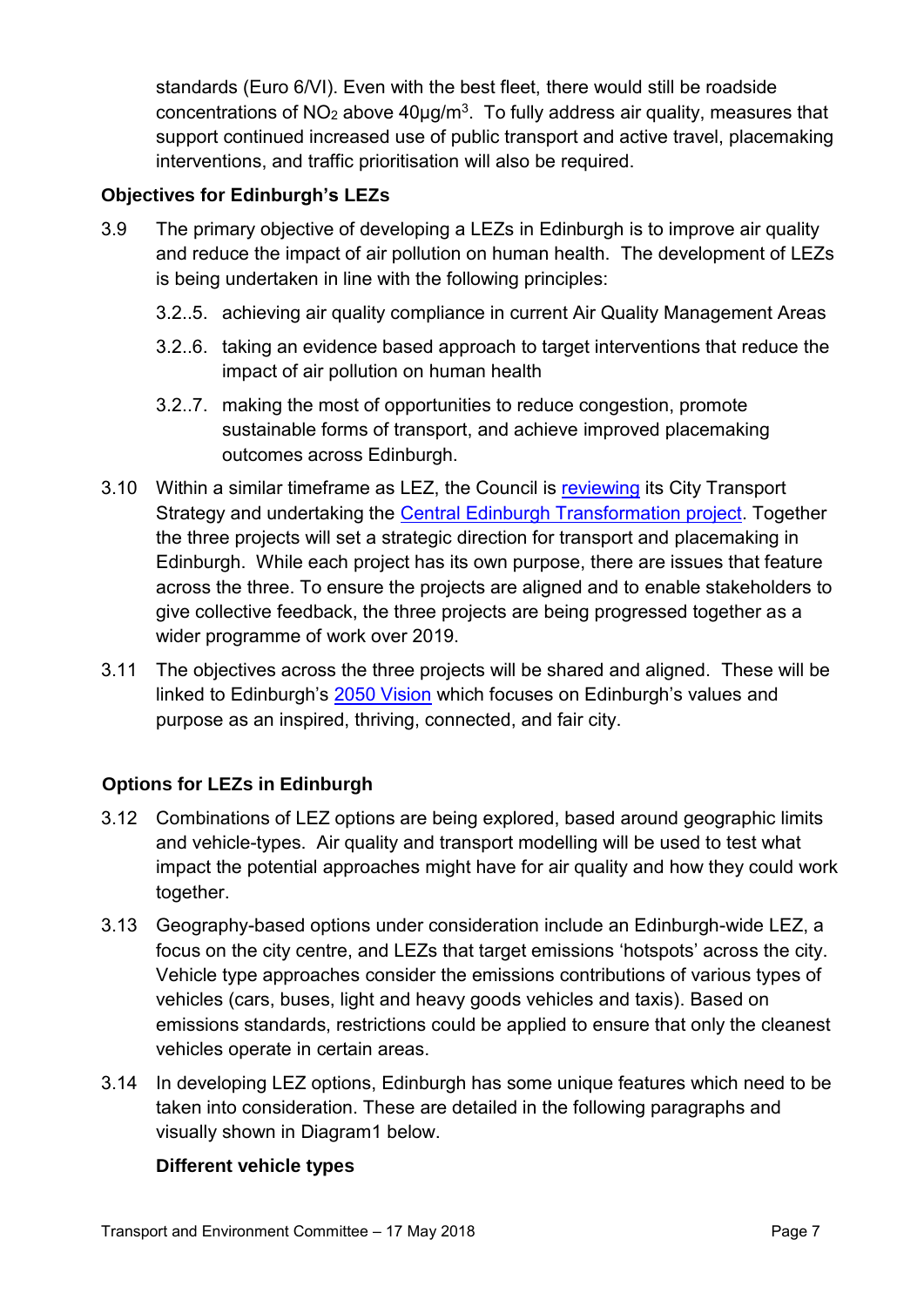3.14.1 In some locations, buses are a significant contributor, in other locations cars are the dominant source. This needs to be factored in to the types of vehicles that LEZs restricts and how LEZs work cohesively across the city.

#### **Complex road network**

3.14.2 Edinburgh's road network carries a range of vehicle movements (including by mode and by origin/destination), particularly compared to cities with gridstyle network supporting hierarchies of movement (motorways, arterials, and suburban roads). This makes it difficult to isolate a specific zone without affecting the rest of the network. Edinburgh's LEZ development will need to consider how traffic dispersion is managed around any boundary, particularly should a hot-spot approach be taken.

# **Cordoned geography**

- 3.14.3 Edinburgh's geography with sea and city bypass border provides a natural cordon around the majority of the City's road network. This offers Edinburgh a unique opportunity to influence the way trips are made into the area. For example, the park and ride/public transport may replace trips previously taken by vehicles which do not meet the emissions standards. Similarly, freight logistics hubs outside the city could be supported in order to incentivise lower-emission vehicles servicing Edinburgh. Strategic Development Areas such as the Bio Quarter, means Edinburgh could apply a LEZ in tandem with coordinated transport investment that supports active travel and public transport.
- 3.15 Work is underway to fully understand how these features will factor into the LEZ options. Diagram 1 below shows how Edinburgh's transport flows into and across the city, areas of growth, and the existing air quality management areas, alongside geographically focussed LEZ options.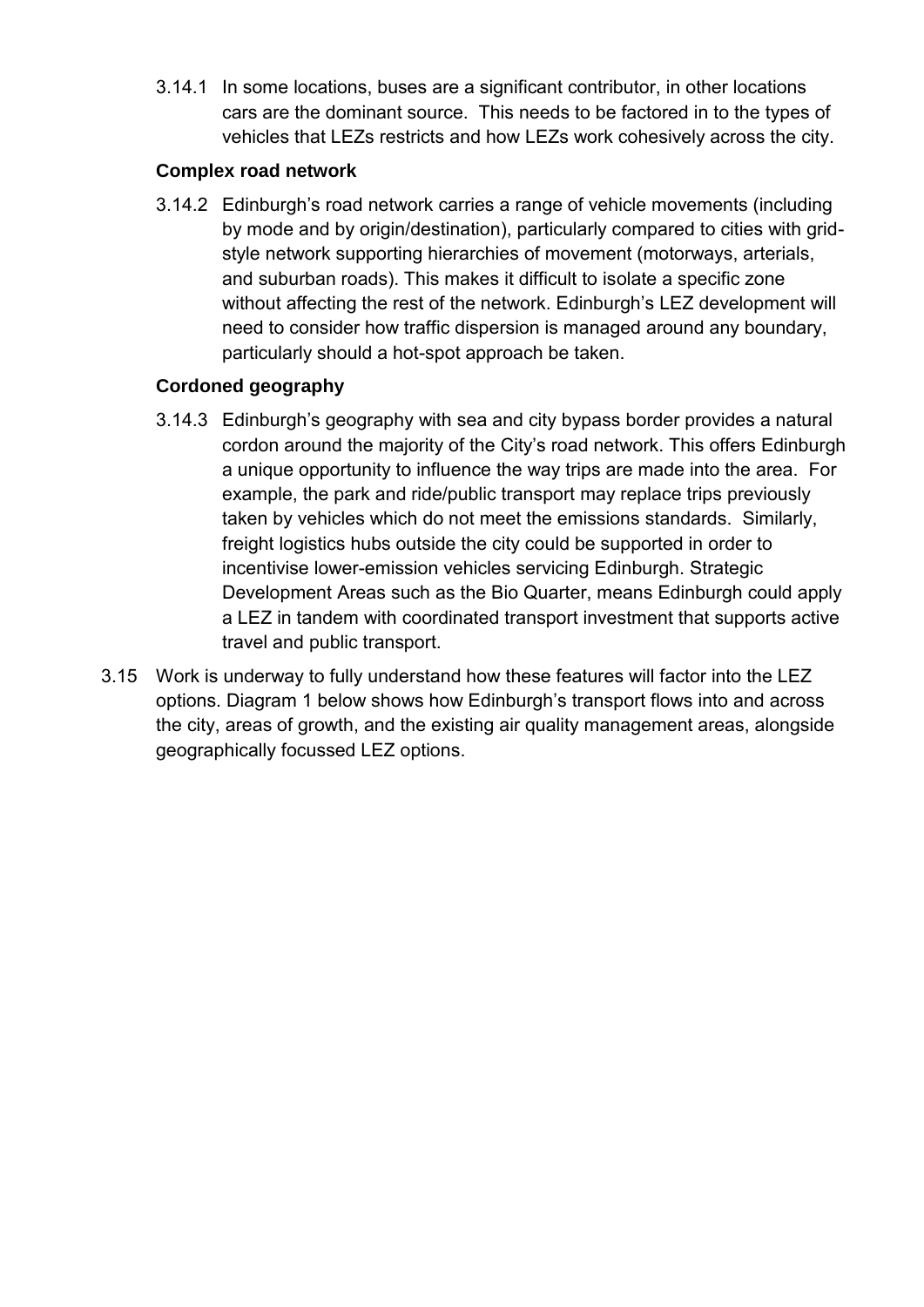Diagram 1 –LEZ options for Edinburgh (city wide, central city, hotspot areas)



### **Enforcement and funding of LEZs**

- 3.16 LEZ enforcement is likely to require the use of a network of Automatic Number Plate Recognition (ANPR) cameras (unless other regulations are applied such as the Traffic Commissioner or taxi licence conditions). Edinburgh has an existing network of ANPR cameras and back office functions to support bus-lane enforcement. To develop the existing system to enforce a LEZ regime would likely require a substantial expansion and capital investment.
- 3.17 Scottish Government has agreed funding to support local authorities to deliver LEZs. Capital funding of £10 million and resource funding of £0.8 million has been made available for 2018/19. Funding is to be shared between Transport Scotland, bus retrofit programmes, SEPA, and the four cities. Officers are working with Transport Scotland to access funding made available by Scottish Government for 2018/19 to support the development of LEZs.

#### **Timing implications**

- 3.18 The implementation timeframe for LEZs in Edinburgh will be dependent on the chosen proposal. Timing could include a phased approach to enable a focus on the most polluted vehicles or areas first.
- 3.19 Timing is dependent on the legislative provisions set out by the Scottish Government. The type of legal mechanism to enable LEZs will likely have requirements for consultation and lead-in periods which will need to be factored into Edinburgh's LEZ implementation. Further information on the timing will be known following the introduction of the Transport Bill later in 2018.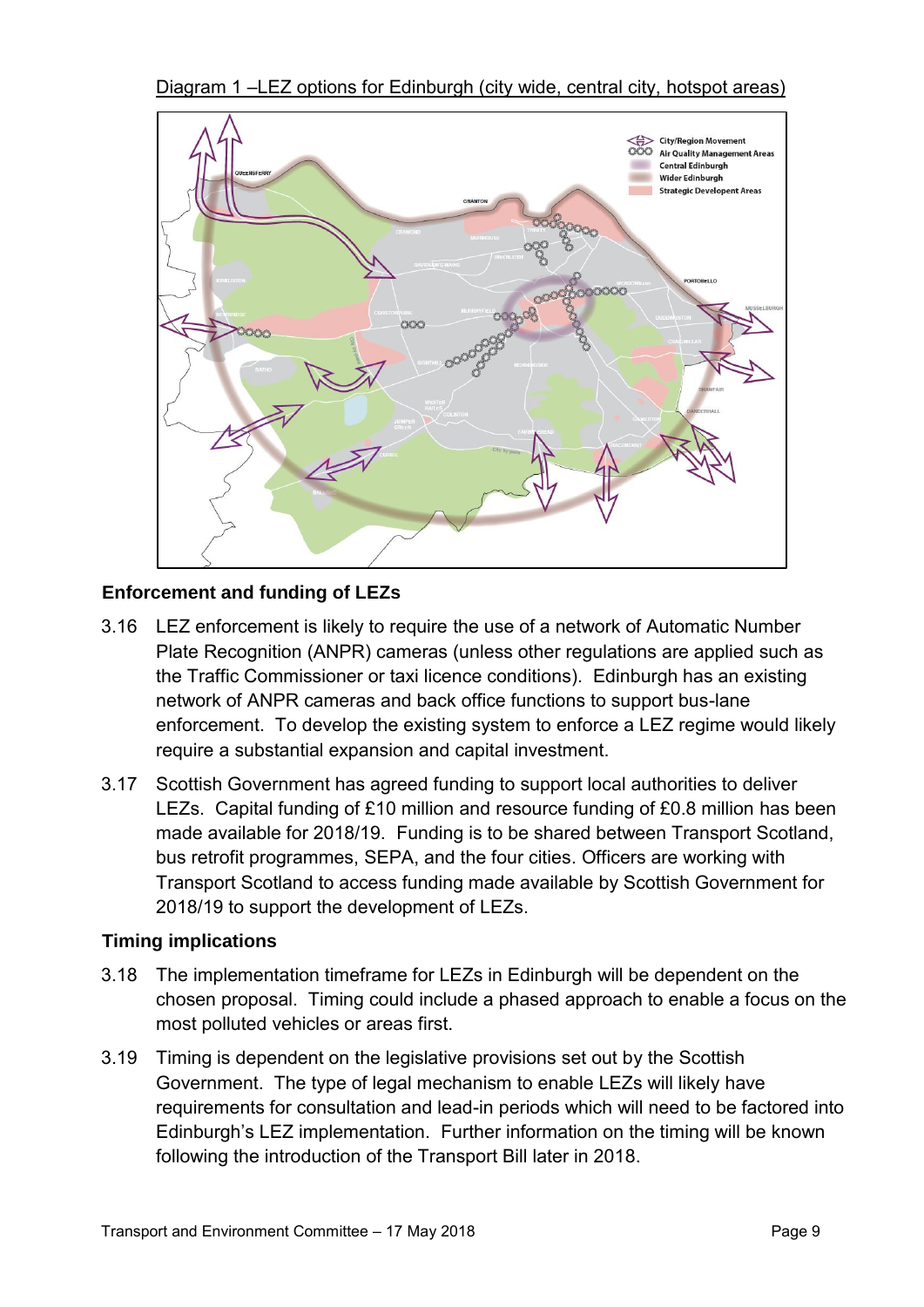- 3.20 The use of existing provisions to support early implementation of LEZs are being considered. This includes asking the Traffic Commissioner for Scotland to impose Traffic Regulation Conditions (TRC) to control emissions from buses.
- 3.21 There are three broad phases to having a LEZ in effect. The following points set out these phases and the indicative timing for Edinburgh.
	- 3.21.1 **Phase 1 – Local Authority publishes LEZ design options.** The Council will consult publicly on the options for LEZs in Summer of 2018, through a combined engagement with the City Transport Strategy and the Central Edinburgh Transformation project. Publication of the final design for LEZs is likely to happen early in 2019.
	- 3.21.2 **Phase 2 – LEZ goes live**. The LEZ will be declared and include notification of the lead-in time and details on when enforcement begins.
	- 3.21.3 **Phase 3 – LEZ enforcement begins**. At this point, penalty notices will be issued to non-compliance vehicles.
- 3.22 A 'lead-in time' will allow time for people to make necessary vehicle upgrades or to change behaviours. Transport Scotland's consultation paper found support for a period of between three and four years for general traffic. A case for a shorter period may be justified for specific vehicles or within hot-spot areas.
- 3.23 Decisions related to timing need to strike a balance between ambitiously tacking the air quality problem, application of available legal mechanisms, and providing a reasonable period for people to comply. Detail on the timing for LEZs will become clearer over the coming months as the Council and Transport Scotland develop proposals.

# **4. Measures of success**

- 4.1 The next phase of LEZ work will include the development of specific objectives and key performance indicators to assess LEZ options against. These will align with the objectives and measures for the City Transport Strategy, and Central Edinburgh Transformation project.
- 4.2 LEZ-specific objectives and measures will refer to long-term trends in pollution monitoring data.

# **5. Financial impact**

- 5.1 There are no direct financial implications from proposals in this paper. Progressing LEZs will require staff resource which has currently been made available from existing staff.
- 5.2 As set out in the section 'enforcement and funding of LEZs' increasing Edinburgh's ANPR camera network will require significant capital investment. Officers are working with Transport Scotland to develop proposals to access funding made available by Scottish Government for 2018/19 to support the development of LEZs.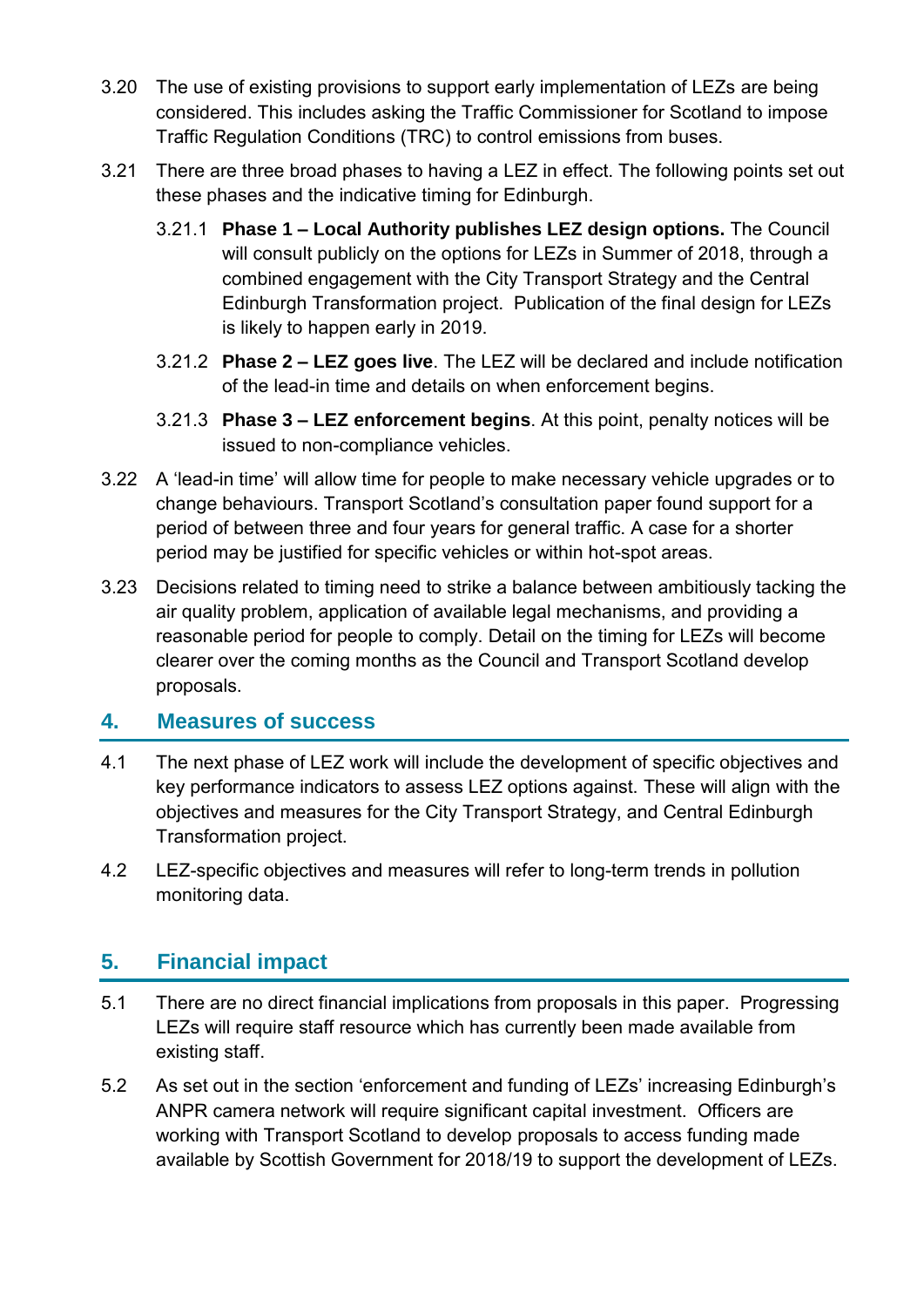- 5.3 Resource and funding support for combined LEZ, City Transport Strategy, and Central Edinburgh Transformation project is being sought from the [Smarter](https://www.pathsforall.org.uk/pfa/get-involved/smarter-choices-smarter-places-201718.html)  [Choices, Smarter Places](https://www.pathsforall.org.uk/pfa/get-involved/smarter-choices-smarter-places-201718.html) programme for 2018/19. Should this funding not be provided, engagement will be scaled to fit within existing resource and budgets.
- 5.4 The Council is also working with Scottish Government to access funding to support local authorities to undertake LAQM work, which will align and support LEZ work in Edinburgh.

# **6. Risk, policy, compliance and governance impact**

- 6.1 This paper proposes taking an ambitious approach to introducing LEZs in Edinburgh. A degree of risk is associated with such an approach and is being managed by a robust series of governance arrangements. A diagram summarising governance for the project is provided in [Appendix 1.](#page-15-0)
- 6.2 To support the delivery of the work and manage the risks associated with the project, a Project Board has been established with senior managers from across the Place directorate. The Project Board has responsibility for managing and supporting a Delivery Group of officers undertaking the work required to introduce LEZs along with SEPA and Transport Scotland.

The national context around LEZ is changing as cities progress their programmes of work conjointly with Scottish Government. A series of groups at political and officer levels have been established to ensure LEZ proposals are consistent (where necessary) across Scotland. The Council's governance arrangements include linkages to the national groups.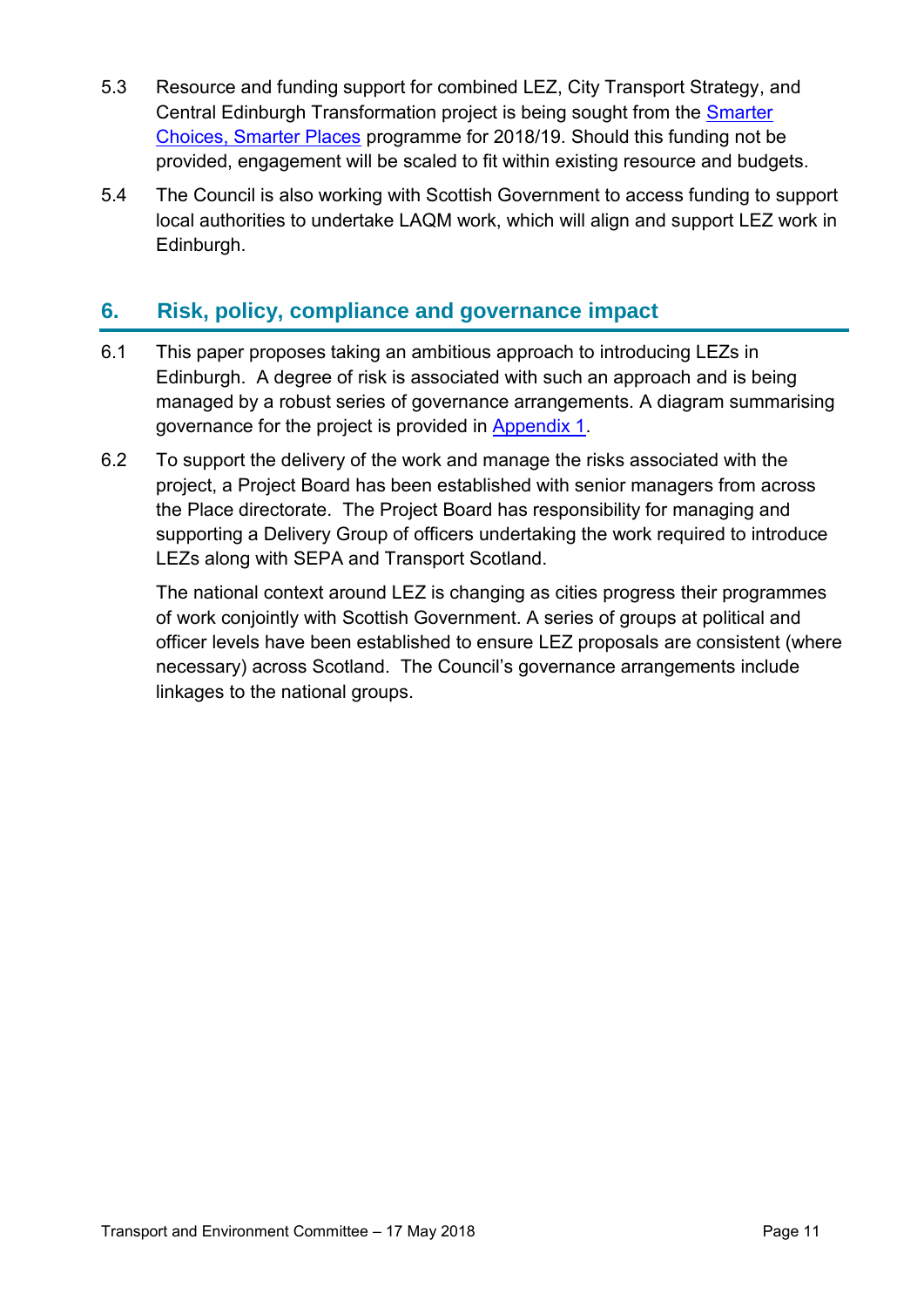# **7. Equalities impact**

- 7.1 At this stage, no specific decisions are being taken about how LEZs would operate in Edinburgh. A further impact assessment will be undertaken as specific detail for LEZ options is developed. Stakeholder engagement will assist in informing the likely impacts of LEZs.
- 7.2 LEZ proposal for Edinburgh are being developed in line with Scottish Government's framework for LEZ development across Scotland, this includes mitigation strategies for equalities impacts (such as exemption and sufficient lead-in periods). These mitigation approaches will be applied in Edinburgh's LEZ development where appropriate.

# **8. Sustainability impact**

- 8.1 The impacts of this report in relation to the three elements of the Climate Change (Scotland) Act 2009 Public Bodies Duties have been considered, and the outcomes are summarised below.
- 8.2 The introduction of LEZs will reduce carbon emissions through actions to reduce vehicle emissions. Actions include incentivising a cleaner vehicle fleet in Edinburgh, including the uptake of fuel efficient and less polluting vehicles (such as electric, hybrid, LPG conversions, and retrofitted buses to improve engines (Euro standards). LEZs and the associated financial penalty regime proposed will mean that use of vehicles that do not meet LEZ standards will be discouraged. LEZs will encourage more people to use public transport (including cleaner buses) and active travel rather than private vehicles.
- 8.3 LEZ proposals in this report will increase the city's resilience to climate change impacts because LEZ support the delivery of placemaking initiatives. LEZs will encourage pedestrians and cyclist movement, particularly within the city centre (aligned with the Central Edinburgh Transformation project and the City Transport Strategy). LEZs optimise existing and planned investment in public transport and active travel. Through encouraging the use of these modes and optimising the use of individual vehicles (to be cleaner or restricted from certain areas of the city), LEZs enable active travel and public transport to be more efficient, reliable, and resilient.
- 8.4 LEZs will support sustainability in Edinburgh by responding to a need to protect Edinburgh's citizens from the health impacts from being exposed to poor air quality. In particular, vulnerable people (such as children, the deprived, and the elderly) as well as those with existing health conditions (particularly affecting lung and heart health). Reducing harmful pollutants would encourage all people in Edinburgh to fully participate in society and the economy, and to live full and healthy lives. The LEZ will also work in conjunction with the Sustainable Energy Action Plan by reducing emissions from transport.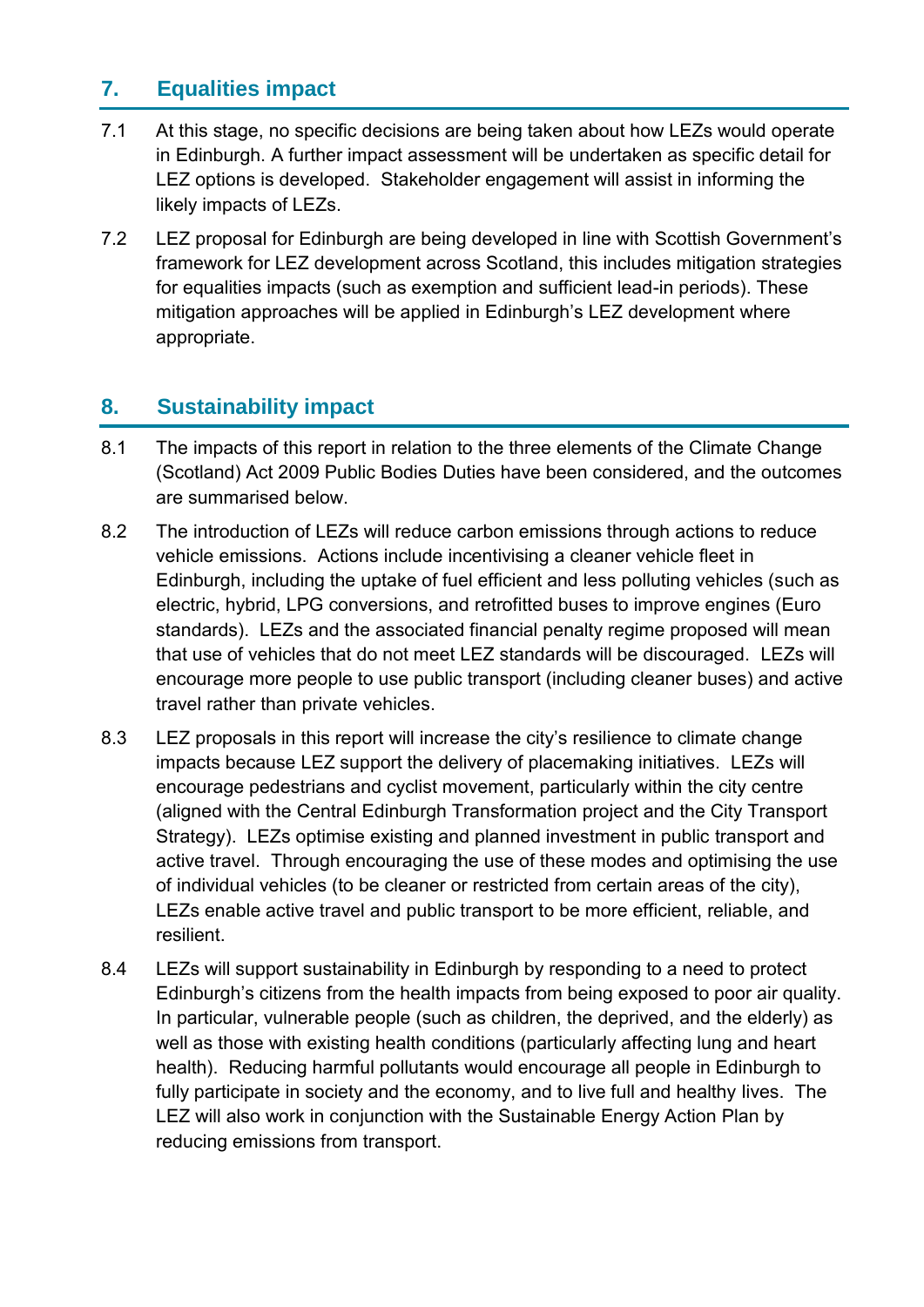- 8.5 LEZs development will incentivise local economies to use sustainable forms of transport, contributing to sustainability in Edinburgh. In the short-term, some businesses using large fleets of older/high emission vehicles will face a financial impact to alter business arrangements or upgrade vehicles. Sufficient lead in times and exemption for some operations will assist these parts of the economy to manage the associated costs with meeting LEZ requirements.
- 8.6 LEZs implementation aligns with sustainability aims of incentivising the uptake of alternative fuel sources (such as electric vehicles). The LEZ financial penalty regime will attribute a cost to the harm caused by high emission vehicles. This will mean sustainable forms of transport are more competitive, by providing a mechanism that monetarises the environmental cost of the use of various types of vehicles.

# **9. Consultation and engagement**

- 9.1 LEZ engagement is being undertaken jointly with the City Transport Strategy, and the Central Edinburgh Transformation project to ensure alignment between the transport and placemaking interventions across the three projects.
- 9.2 The LEZ project has been included in the Transport Strategy-led engagement with internal and external stakeholders to identify issues and opportunities to be addressed by the three projects.
- 9.3 This coordinated approach to stakeholder and public engagement will continue over the course of 2018. LEZ-specific engagement will include:
	- 9.3.1 explaining and testing assumptions with the NMF modelling work (led by SEPA)
	- 9.3.2 raising awareness of the LEZ approaches outlined in this paper and seeking input to understand the implications of the potential LEZ options
	- 9.3.3 identifying opportunities beyond LEZs to support air quality improvements.
- 9.4 An update on LEZ progress will be provided to Transport and Environment Committee in August 2018, prior to a full public consultation on proposals from the three projects.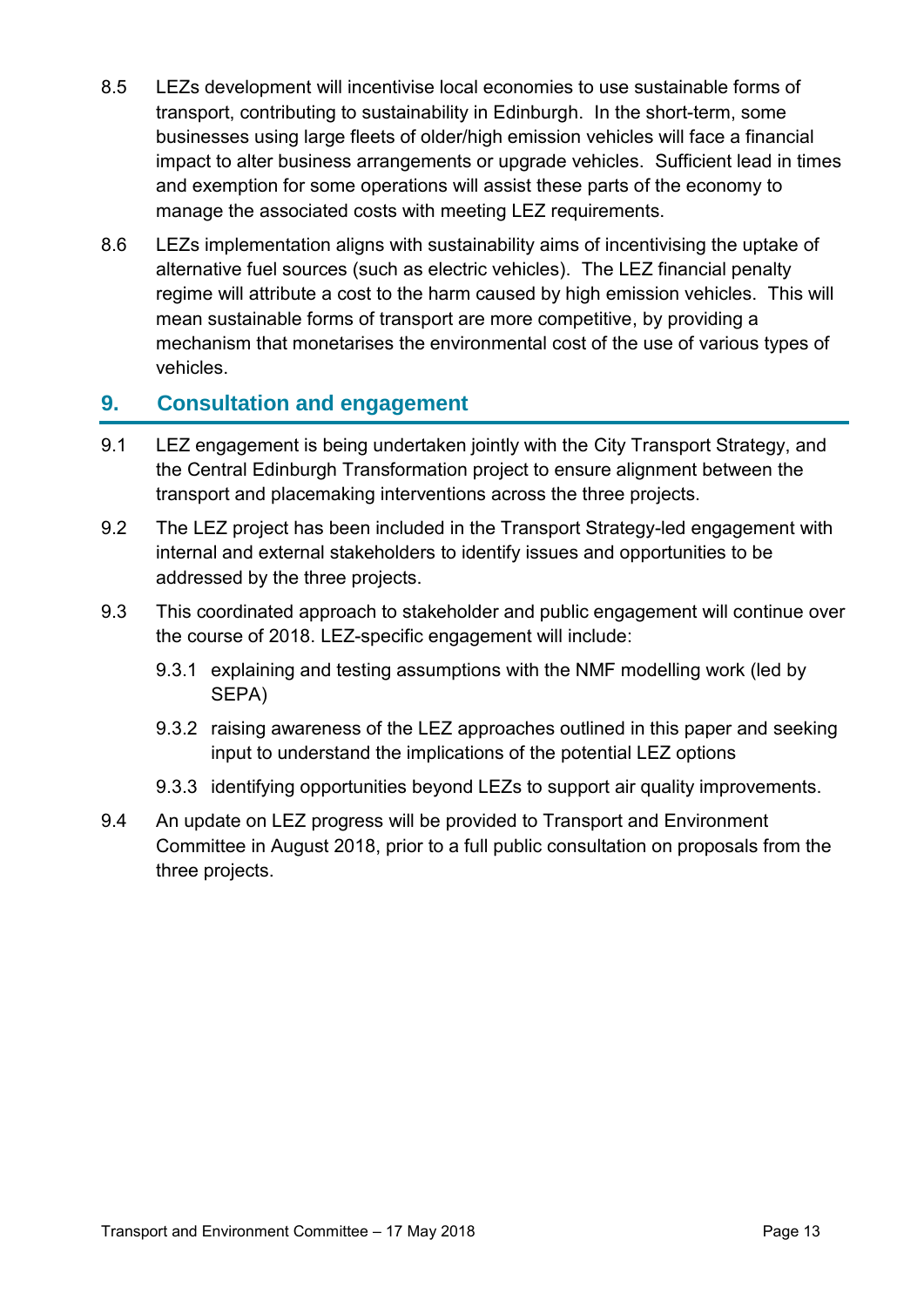# **10. Background reading/external references**

- 10.1 [Clean air day UK; Global Action plan; 2017](https://www.cleanairday.org.uk/references)
- 10.2 [Air Pollution: Action in a changing climate; Defra; 2010](https://www.gov.uk/government/uploads/system/uploads/attachment_data/file/69340/pb13378-air-pollution.pdf)
- 10.3 [Review of evidence on health aspects of air pollution; World Health Organisation;](http://www.euro.who.int/__data/assets/pdf_file/0004/193108/REVIHAAP-Final-technical-report-final-version.pdf?ua=1)  [2013](http://www.euro.who.int/__data/assets/pdf_file/0004/193108/REVIHAAP-Final-technical-report-final-version.pdf?ua=1)
- 10.4 [Economic cost of deaths from air pollution; WHO; 2010](http://www.euro.who.int/__data/assets/pdf_file/0008/276956/PR_Economics-Annex_en.pdf?ua=1)
- 10.5 [Estimating Local Mortality Burden associated with Particulate Air Pollution; Public](https://www.gov.uk/government/uploads/system/uploads/attachment_data/file/332854/PHE_CRCE_010.pdf)  [Health England; 2014](https://www.gov.uk/government/uploads/system/uploads/attachment_data/file/332854/PHE_CRCE_010.pdf)
- 10.6 [UK plan for tackling roadside nitrogen dioxide](https://www.gov.uk/government/uploads/system/uploads/attachment_data/file/633270/air-quality-plan-detail.pdf) concentrations; Defra & Dft; 2017
- 10.7 [UK and EU Air Quality Limits; Defra; 2017](https://uk-air.defra.gov.uk/assets/documents/Air_Quality_Objectives_Update.pdf)
- 10.8 [Local Air Quality Management; Defra](https://laqm.defra.gov.uk/)
- 10.9 [Air Quality Management Areas; City of Edinburgh Council](http://www.edinburgh.gov.uk/downloads/download/308/air_quality_management_areas)
- 10.10 [Cleaner Air for Scotland: The Road to a Healthier Future; Scottish Government;](http://www.gov.scot/Resource/0048/00488493.pdf)  [2015](http://www.gov.scot/Resource/0048/00488493.pdf)
- 10.11 Age [Limitation and Emissions Standards for Taxis and Private Hire cars \(Air](http://www.edinburgh.gov.uk/meetings/meeting/4352/regulatory_committee)  [Quality\); Regulatory Committee; 16 March 2018](http://www.edinburgh.gov.uk/meetings/meeting/4352/regulatory_committee)
- 10.12 [Parking Permit Diesel Surcharge; City of Edinburgh Council; January 2018](https://consultationhub.edinburgh.gov.uk/sfc/parking-permit-diesel-surcharge/)
- 10.13 Scottish Government's Programme for Government 2017-18; Scottish Government; [2017](http://www.gov.scot/Publications/2017/09/8468)
- 10.14 [Building Scotland's Low Emission Zones; Transport Scotland; 2017](https://consult.gov.scot/transport-scotland/building-scotlands-low-emission-zones/)
- 10.15 [Analysis of submissions on Building Scotland's Low Emission Zones; Transport](https://www.transport.gov.scot/news/responses-to-low-emission-zone-lez-consultation-now-analysed/)  [Scotland; 2018](https://www.transport.gov.scot/news/responses-to-low-emission-zone-lez-consultation-now-analysed/)
- 10.16 [Low Emission Zone update, Environment, Sustainability & Carbon Reduction City](https://www.glasgow.gov.uk/councillorsandcommittees/viewSelectedDocument.asp?c=P62AFQDN2U2UUTDN2U)  [Policy Committee; Glasgow City Council; 2018](https://www.glasgow.gov.uk/councillorsandcommittees/viewSelectedDocument.asp?c=P62AFQDN2U2UUTDN2U)
- 10.17 [Air Quality Update, Transport and Environment Committee paper 5 October; City of](http://www.edinburgh.gov.uk/download/meetings/id/54986/item_73_-_air_quality_update)  [Edinburgh Council; 2017](http://www.edinburgh.gov.uk/download/meetings/id/54986/item_73_-_air_quality_update)
- 10.18 Air Quality in [Scotland Inquiry; Environment, Climate Change and Land Reform](https://sp-bpr-en-prod-cdnep.azureedge.net/published/ECCLR/2018/2/28/Air-Quality-in-Scotland-Inquiry/ECCLRS052018R1.pdf)  [Committee; 2017](https://sp-bpr-en-prod-cdnep.azureedge.net/published/ECCLR/2018/2/28/Air-Quality-in-Scotland-Inquiry/ECCLRS052018R1.pdf)
- 10.19 [Local Transport Strategy Review, Transport and Environment Committee paper 9](http://www.edinburgh.gov.uk/download/meetings/id/56282/item_71_-_edinburgh_s_local_transport_strategy_review)  [March. City of Edinburgh Council; 2018](http://www.edinburgh.gov.uk/download/meetings/id/56282/item_71_-_edinburgh_s_local_transport_strategy_review)
- 10.20 [Central Edinburgh Transformation Project. Transport and Environment Committee](http://www.edinburgh.gov.uk/download/meetings/id/54987/item_75_-_central_edinburgh_transformation_%E2%80%93_scoping_report)  [paper 5 October. City of Edinburgh Council; 2017](http://www.edinburgh.gov.uk/download/meetings/id/54987/item_75_-_central_edinburgh_transformation_%E2%80%93_scoping_report)
- 10.21 [2050 Vision; Marketing Edinburgh Ltd; 2018](http://edinburgh.org/2050-edinburgh-city-vision/)
- 10.22 [Smarter Choices, Smarter Places; Paths for all](https://www.pathsforall.org.uk/pfa/get-involved/smarter-choices-smarter-places-201718.html)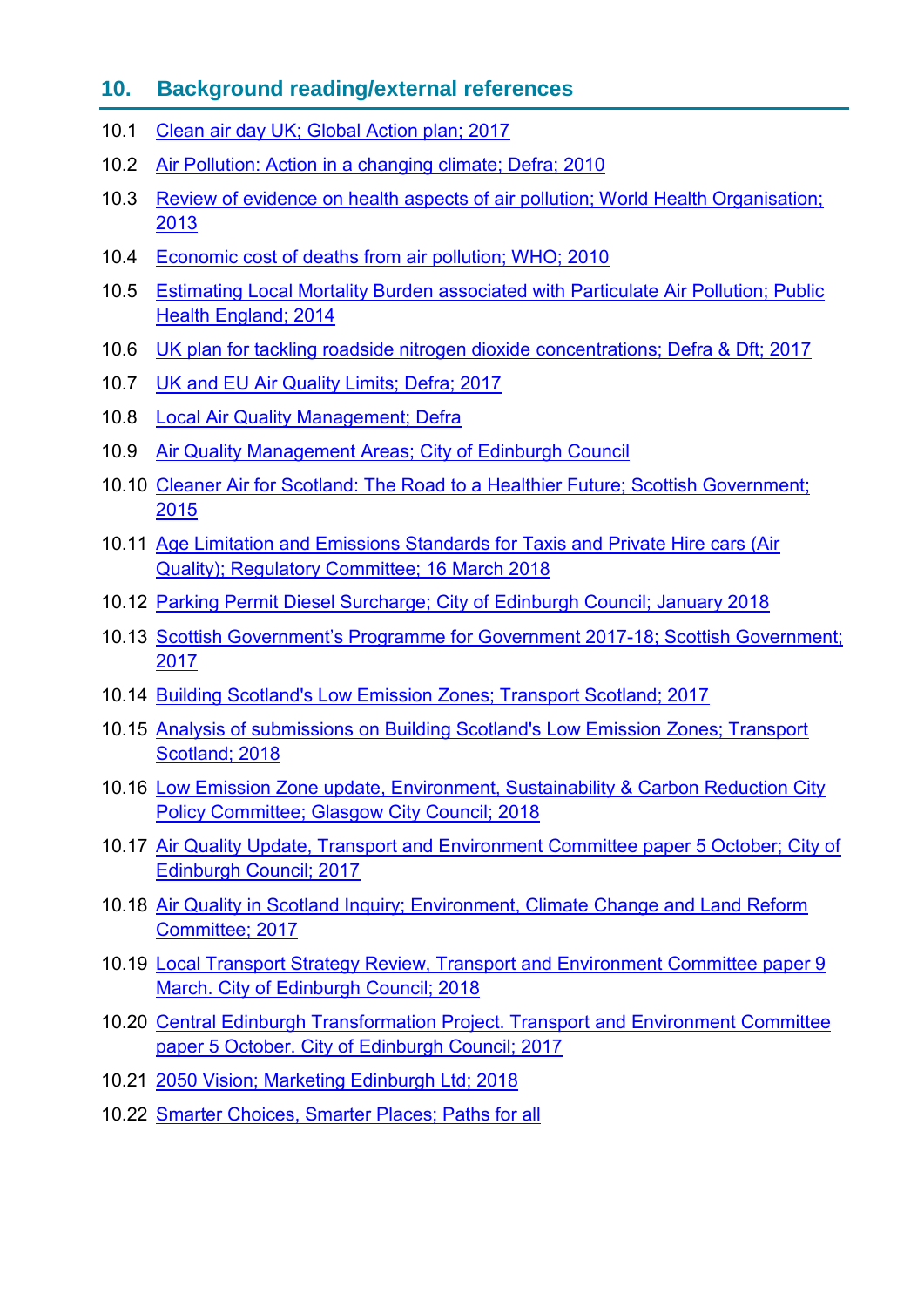#### **Paul Lawrence**

#### Executive Director of Place

Contact: David Leslie, Service Manager and Chief Planning Officer E-mail: david.leslie@edinburgh.gov.uk | Tel: 0131 529 3948

# **11. Appendices**

Appendix 1 – Governance arrangements for LEZ project.

Appendix 2 – Initial NMF Model Results - Predicted Kerbside NO2 Concentrations in 2016 with Existing Fleet in Edinburgh

Appendix 3 – Initial NMF Model Results - Predicted Kerbside NO2 Concentrations in 2019 Based on a Scenario of Vehicles Euro 6/VI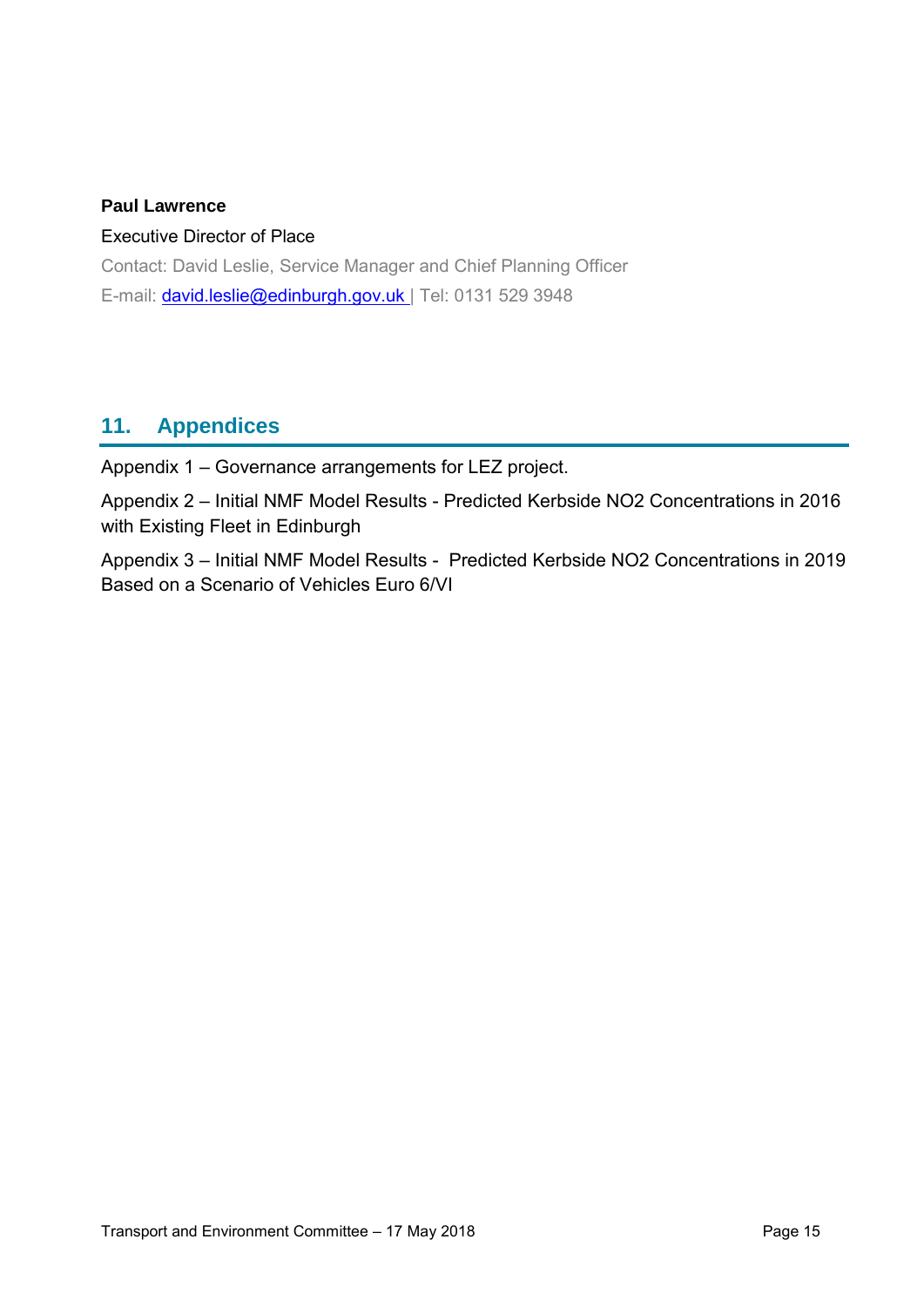#### <span id="page-15-0"></span>**Appendix 1**

#### **Governance arrangements for LEZ project in Edinburgh.**

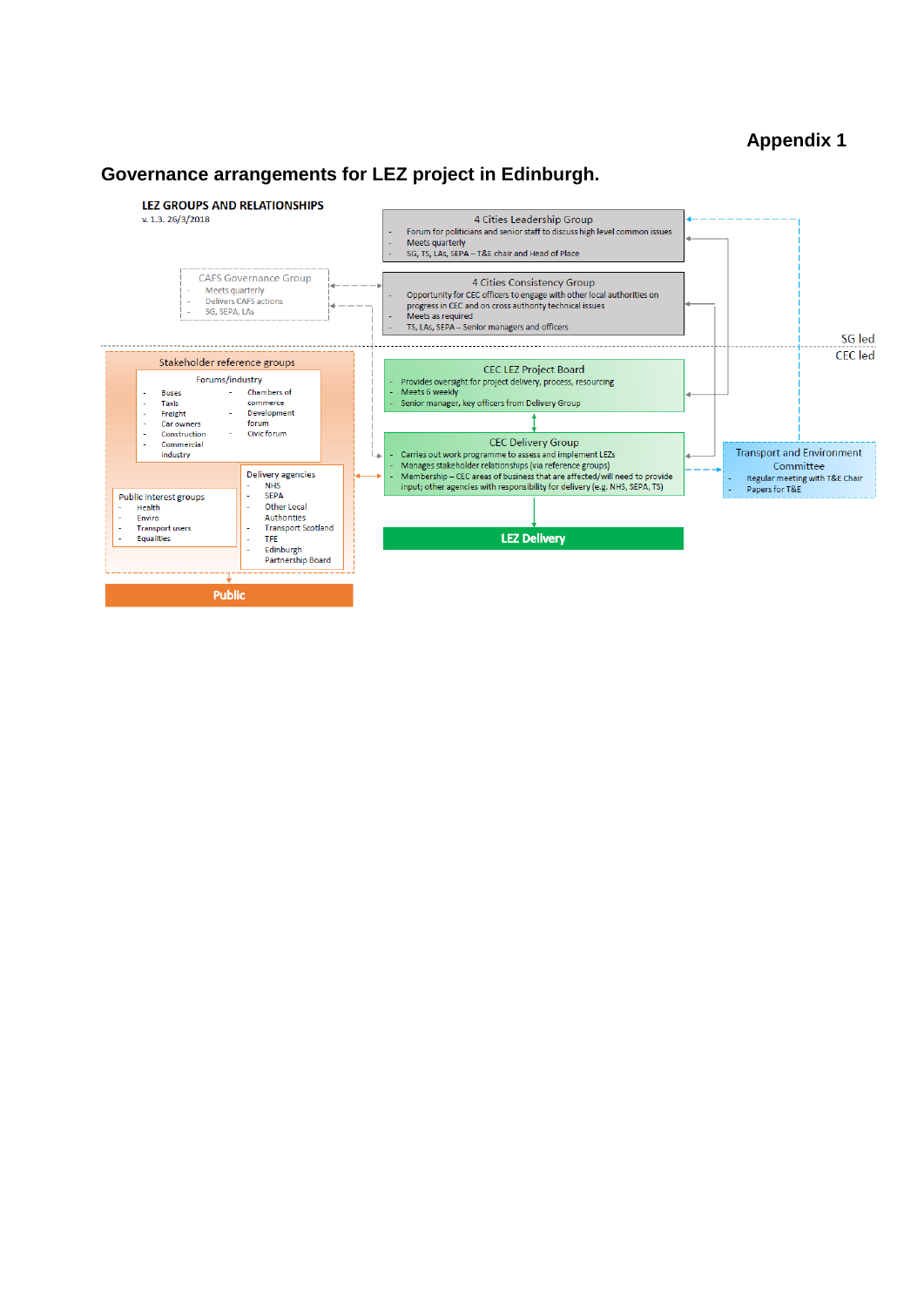

#### **Initial NMF Model Results - Predicted Kerbside NO<sup>2</sup> Concentrations in 2016 with Existing Fleet in Edinburgh**

Note, the initial model results in this paper are based on emission factors, which have recently been updated; all future modelling will use these updated emission factors.